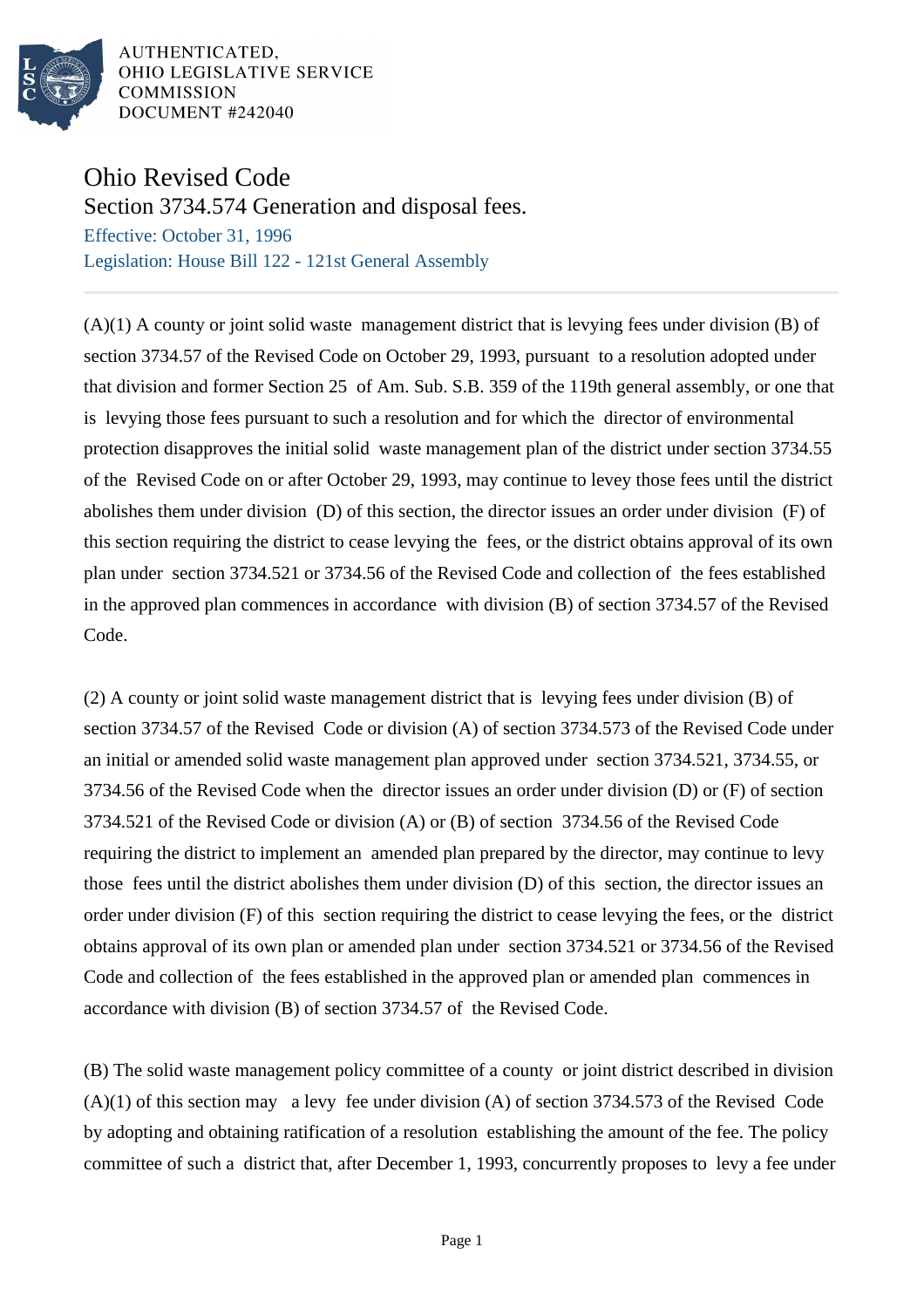

AUTHENTICATED, OHIO LEGISLATIVE SERVICE **COMMISSION** DOCUMENT #242040

division (A) of section 3734.573 of the Revised Code and to amend the fees that the district is levying under division (B) of section 3734.57 of the Revised Code may adopt and obtain ratification of one resolution to do both. A county or joint district that is ordered under division (D) or (F) of section 3734.521 of the Revised Code to implement an initial plan prepared by the director may levy fees under division (B) of section 3734.57 of the Revised Code or division (A) of section 3734.573 of the Revised Code by adopting and obtaining ratification of a resolution specifying which of the fees are to be levied and their amounts. The requirements and procedures set forth in division (B) of section 3734.57 of the Revised Code governing the adoption of resolutions levying fees under that division, the ratification of those resolutions, and the notification of owners and operators of solid waste facilities required to collect fees under those divisions govern the adoption and ratification of resolutions levying fees under this division and the notification of owners and operators required to collect the fees levied under this division, except as otherwise specifically provided in division (C) of this section. Any such district may levy fees under this division until the district abolishes the fees under division (D) of this section, the director issues an order under division (F) of this section requiring the district to cease levying the fees, or the district obtains approval of its own plan or amended plan under section 3734.521 or 3734.56 of the Revised Code and collection of the fees established in the approved plan or amended plan commences in accordance with division (B) of section 3734.57 of the Revised Code.

(C) Any resolution adopted under division (B) of this section that proposes to levy a fee under division (A) of section 3734.573 of the Revised Code that exceeds five dollars per ton shall be ratified in accordance with the provisions of division (B) of section 3734.57 of the Revised Code, except that such a resolution shall be approved by a combination of municipal corporations and townships with a combined population within the boundaries of the district comprising at least seventy-five per cent, rather than at least sixty per cent, of the total population of the district.

(D) The policy committee of a county or joint district may amend fees levied by the district under division (A) or (B) of this section by adopting and obtaining ratification of a resolution establishing the proposed amount of the amended fees. The committee may abolish any of those fees or any amended fees established under this division by adopting and obtaining ratification of a resolution repealing them. A district that is proposing at the same time to amend or abolish the fees levied under divisions (A) and (B) of this section may adopt one resolution proposing the amendment or repeal of all of the fees. The requirements and procedures under division (B) and, if applicable,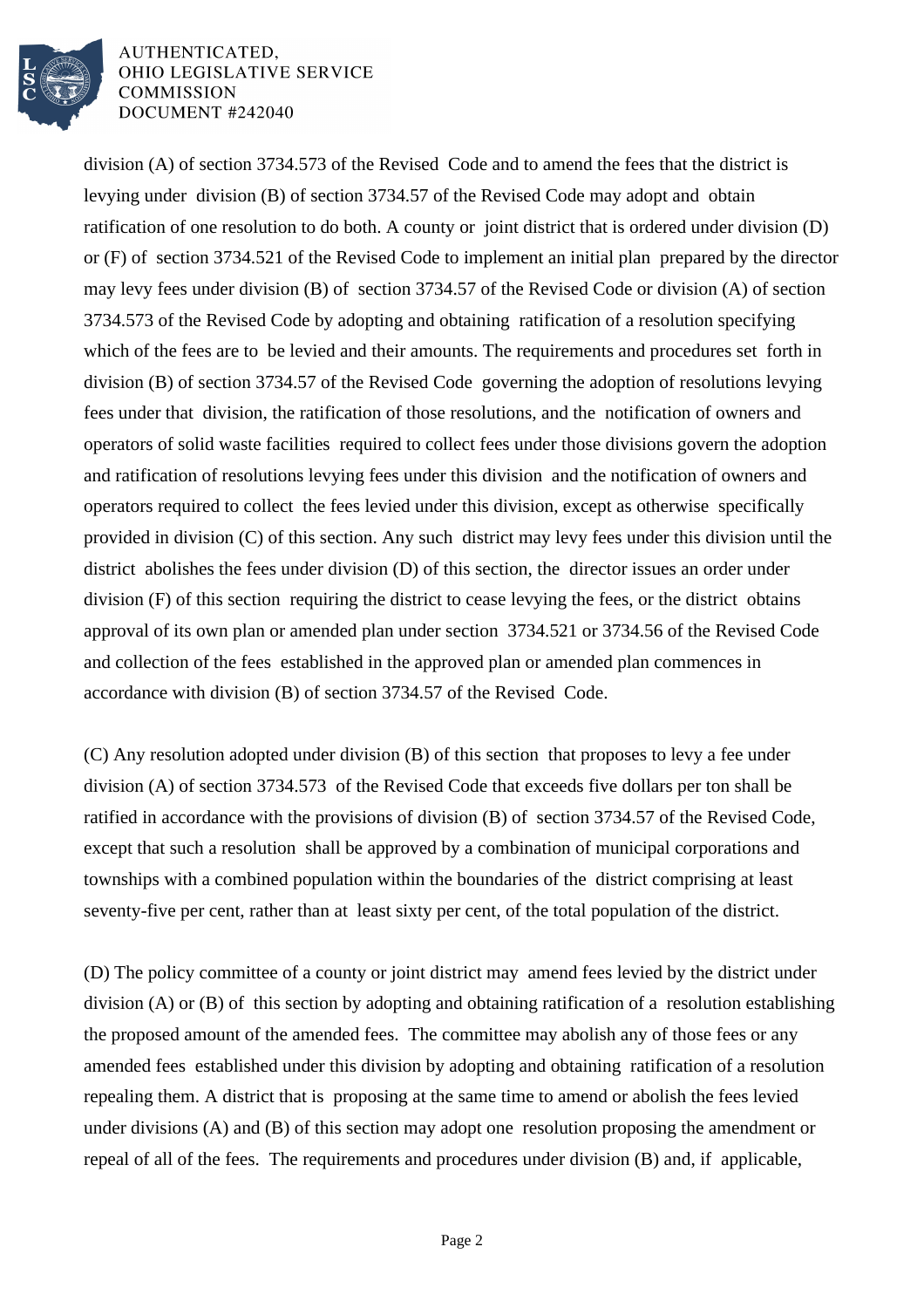

AUTHENTICATED. OHIO LEGISLATIVE SERVICE **COMMISSION** DOCUMENT #242040

division (C) of this section govern the adoption and ratification of a resolution authorized to be adopted under this division and the notification of owners and operators of solid waste facilities required to collect the fees. Collection of the fees so amended or abolished commences or ceases in accordance with division (B) of section 3734.57 of the Revised Code.

(E) Not later than thirty days before the beginning of each calendar quarter, the board of county commissioners or board of directors of a district that is levying fees under division (A) or (B) of this section shall submit to the director a proposed budget for the expenditure of moneys from the special fund of the district created under division (G) of section 3734.57 of the Revised Code. The proposed budget shall be submitted on a form prescribed by the director.

The director may disapprove in whole or in part such a proposed quarterly budget for any of the following reasons:

(1) The proposed budget includes expenditures for any purpose other than those authorized under divisions (G)(1) to (10) of section 3734.57 of the Revised Code;

(2) The director reasonably estimates that there will be insufficient moneys in the special fund created to meet the proposed expenditures;

(3) The board failed to submit the proposed budget to the director at least thirty days prior to the beginning of the calendar quarter to which it pertains;

(4) The board failed to submit the latest report of quarterly expenditures from the fund that it was required to submit under section 3734.575 of the Revised Code within thirty days after the end of the calendar quarter to which it pertains;

(5) The district is materially failing to comply with the implementation schedule contained in the plan or amended plan of the district prepared and ordered to be implemented under section 3734.521, 3734.55, or 3734.56 of the Revised Code;

(6) There have been repeated inconsistencies between the expenditures projected in the proposed budgets submitted under division (E) of this section and actual expenditures from the fund.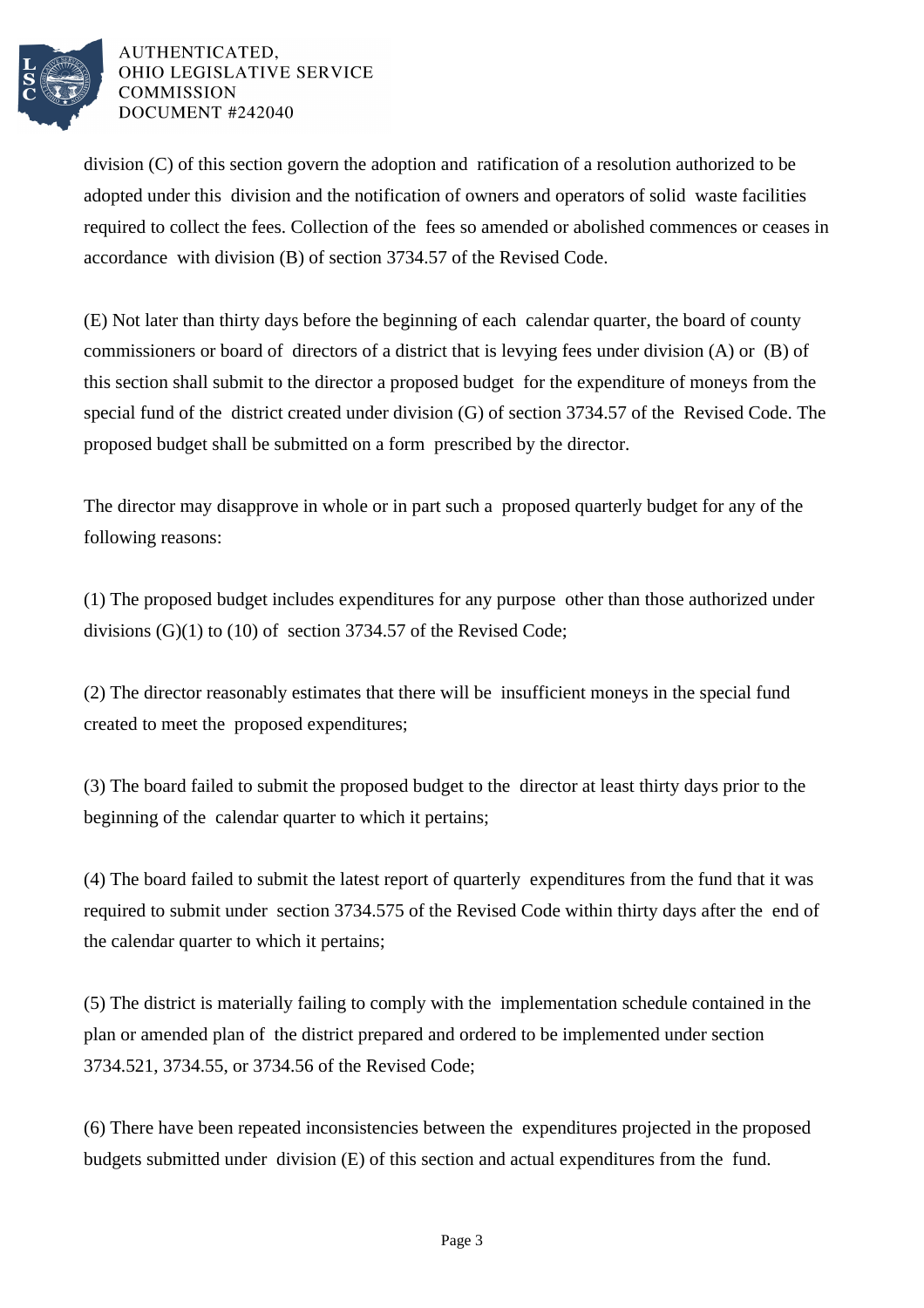

AUTHENTICATED. OHIO LEGISLATIVE SERVICE **COMMISSION DOCUMENT #242040** 

If the director does not disapprove a proposed quarterly budget prior to the first day of the calendar quarter to which it pertains, it is conclusively presumed that the proposed budget has not been disapproved.

Nothing in division (E) of this section precludes the board of county commissioners or directors of a district from making necessary expenditures to meet unforeseen circumstances that occur during a calendar quarter that were not provided for in the proposed budget for that quarter. Prior to making any such expenditure, the board shall notify the director of the nature of the unforeseen circumstances and of the amount of the expenditure needed to meet them. The board shall include an explanation of the nature of the unforeseen circumstances and of the necessity and amount of the expenditures to meet them in the quarterly expenditure report for the quarter in which the expenditures were made that is submitted to the director under section 3734.575 of the Revised Code.

(F) If the director finds that the board of county commissioners or directors of a district that is levying fees under division (A) or (B) of this section is in material and continued noncompliance with the implementation schedule contained in the plan or amended plan of the district prepared and ordered to be implemented under section 3734.521, 3734.55, or 3734.56 of the Revised Code, or if repeated whole or partial disapprovals of the proposed quarterly budgets of the district have occurred under division (E) of this section, the director may issue an order to the board terminating the collection of all of the fees levied by the district under division (A) or (B) of this section.

Notwithstanding section 119.06 of the Revised Code, the director may issue an order under this division or disapprove in whole or in part a proposed budget under division (E) of this section by issuance of a final action that is effective upon issuance without the necessity to hold any adjudication hearing in connection with the order or disapproval and without the issuance of a proposed action under section 3745.07 of the Revised Code.

(G) The director, in accordance with Chapter 119. of the Revised Code, may adopt, amend, suspend, and rescind such rules as the director considers to be necessary or appropriate to implement or administer this section or division (D) of section 3734.55 of the Revised Code.